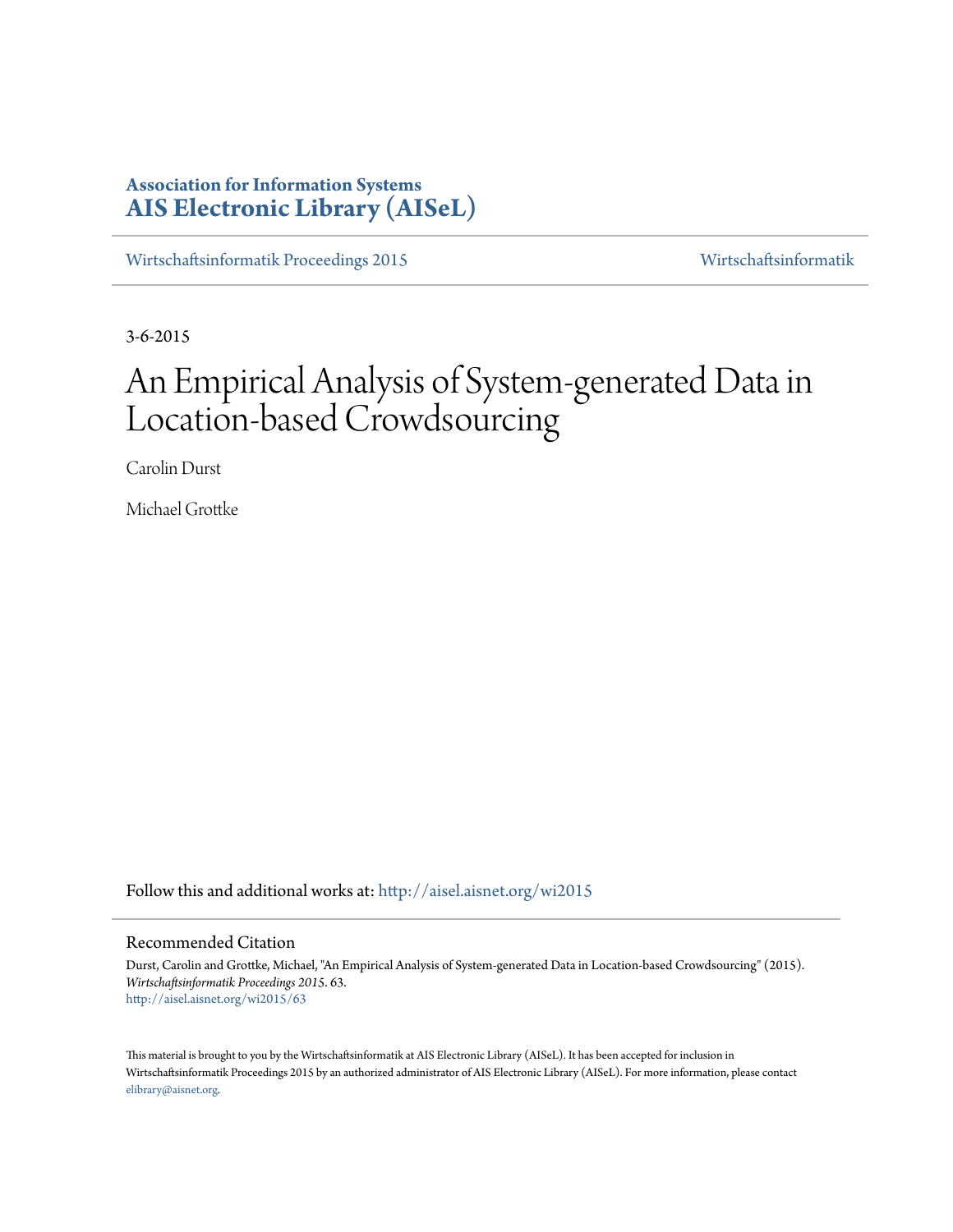# **An Empirical Analysis of System-generated Data in Location-based Crowdsourcing**

Carolin Durst<sup>1</sup>, Michael Grottke<sup>2</sup>

<sup>1</sup> Department of Information Systems II, FAU Erlangen-Nürnberg, Germany Carolin.Durst@fau.de <sup>2</sup> Department of Statistics and Econometrics, FAU Erlangen-Nürnberg, Germany Michael.Grottke@fau.de

**Abstract.** This paper develops a research model explaining how task location and incentives affect the take up and, for those tasks that are processed, the time to start. For an empirical analysis, we use the system-generated data of all 1860 location-based crowdsourcing tasks in Berlin available on the Streetspotr platform within one year.

The results indicate that while the population density of the task location does not influence the probability that some crowdworker will eventually process the task, a task located in a more densely-populated area tends to be taken up more quickly. Moreover, the take-up probability is expected to increase as the monetary and non-monetary incentives are raised. However, both increasing the monetary incentives and lowering the non-monetary incentives tends to shorten the time to start. This suggests that high non-monetary incentives with which unattractive tasks are endowed do not entice the crowdworkers to quickly set about processing these tasks.

**Keywords:** Location-based Crowdsourcing, Participation, Task Location, Incentives.

# **1 Introduction**

The participatory generation of content (user-generated content) and the collective knowledge of a large number of users form the foundational pillars of Web 2.0. Companies apply the idea of the wisdom of the crowds [1] and collective intelligence to areas such as decision support, open innovation, social collaboration, and the socalled crowdsourcing [2]. The term "crowdsourcing", coined by Howe [3], refers to the outsourcing of traditional company tasks to the crowd, an indefinitely large and heterogeneous group of individuals. The crowd offers companies fast, flexible and relatively cost-efficient access to a large knowledge pool. The process is initiated with an open call on the Internet. Companies hope to obtain more efficient and betterquality results from the crowd, composed of experts and laypersons, than from an internally-developed solution [4, 5].

In conjunction with smartphones, crowdsourcing offers a new set of possibilities for the performance of crowdsourcing tasks. Due to their Internet functionality and

<sup>12&</sup>lt;sup>th</sup> International Conference on Wirtschaftsinformatik,

March 4-6 2015, Osnabrück, Germany

Durst, C.; Grottke, M. (2015): An Empirical Analysis of System-generated Data in Location-based Crowdsourcing, in: Thomas. O.; Teuteberg, F. (Hrsg.): Proceedings der 12. Internationalen Tagung Wirtschaftsinformatik (WI 2015), Osnabrück, S. 933-947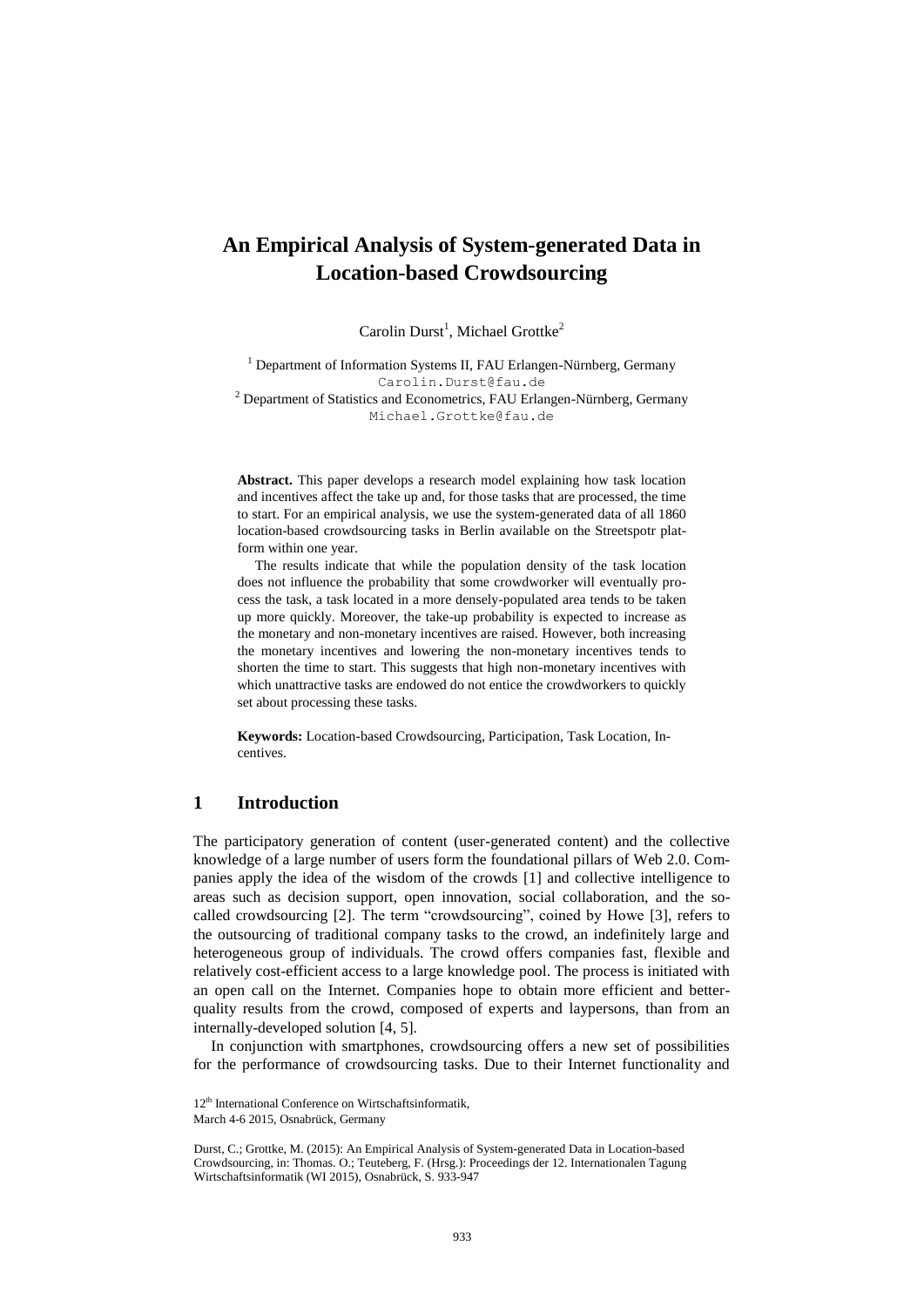the integration of various sensors like motion sensors and GPS receivers, smartphones allow the users to generate and share content on the go, thus enabling simple and fast information exchange [6, 7]. With respect to the location of data collection, two types of mobile crowdsourcing can be distinguished: In location-independent (mobile) crowdsourcing, task solving is not linked to a specific location. An example for this kind of crowdsourcing is the mobile application of Amazon's Mechanical Turk, which enables crowdworkers to work on tasks location-independently using their mobile phones [8, 9]. In contrast, location-based crowdsourcing requires the presence of a crowdworker at a specific location, because a certain activity (e. g., the collection of location-dependent information) can only be conducted on-site [10]. In both cases, the results can be submitted either via a mobile device or via a desktop PC [11].

Although crowdsourcing is gaining widespread popularity, location-based crowdsourcing has only received little attention in the literature. However, there is a need for better insights into this specific form of crowdsourcing: Companies involved in location-based crowdsourcing projects are faced with new challenges due to the geographical constraints of the tasks or the limited screen size of mobile phones. If companies understand the effects of different task design parameters on the performance of the mobile workforce, location-based crowdsourcing holds a considerable potential, due to its aforementioned opportunities. Baily and Fessler [12] argued that if a task is simple and relatively unattractive for the crowd, higher monetary incentives are likely to lead to higher take-up rates, and improve the overall performance. Regarding the concept of location, researchers have often defined location as the distance between the location of a specific crowdworker and the location of the task, and have found that crowdworkers prefer to receive location-based tasks in close proximity to their home or their reporting location [11, 13]. These researchers thus considered "location" as a concept combining individual and task attributes. In our research paper, we refer to the "task location" as a characteristic related to the task alone, independent of any crowdworker's location. Attributes related to the task location are the geographic coordinates and the population density of the task location, for instance.

Using this task location concept, we empirically investigate the effects of task location, monetary incentives and non-monetary incentives on participation. To this end, we make use of system-generated data from the crowdsourcing platform Streetspotr. First, we analyze how the identified parameters influence the take-up probability. Second, we take a closer look at the time to start, which refers to the time elapsed between the moment a task is issued on the crowdsourcing platform and the moment any crowdworker starts processing it [14]. To the best of our knowledge, there is no prior research explicitly studying these relationships using actual performance data. Insights into these relationships can help researchers and practitioners to design tasks in a way ensuring that they are indeed accepted up by crowdworkers, and more quickly at that.

The remainder of the paper is organized as follows. After elaborating on job design theories, we review those crowdsourcing studies investigating the influence of location and incentives on participation. We then develop our research model and apply it to system-generated data from the crowdsourcing platform Streetspotr. Finally, we discuss our findings and the limitations of the study.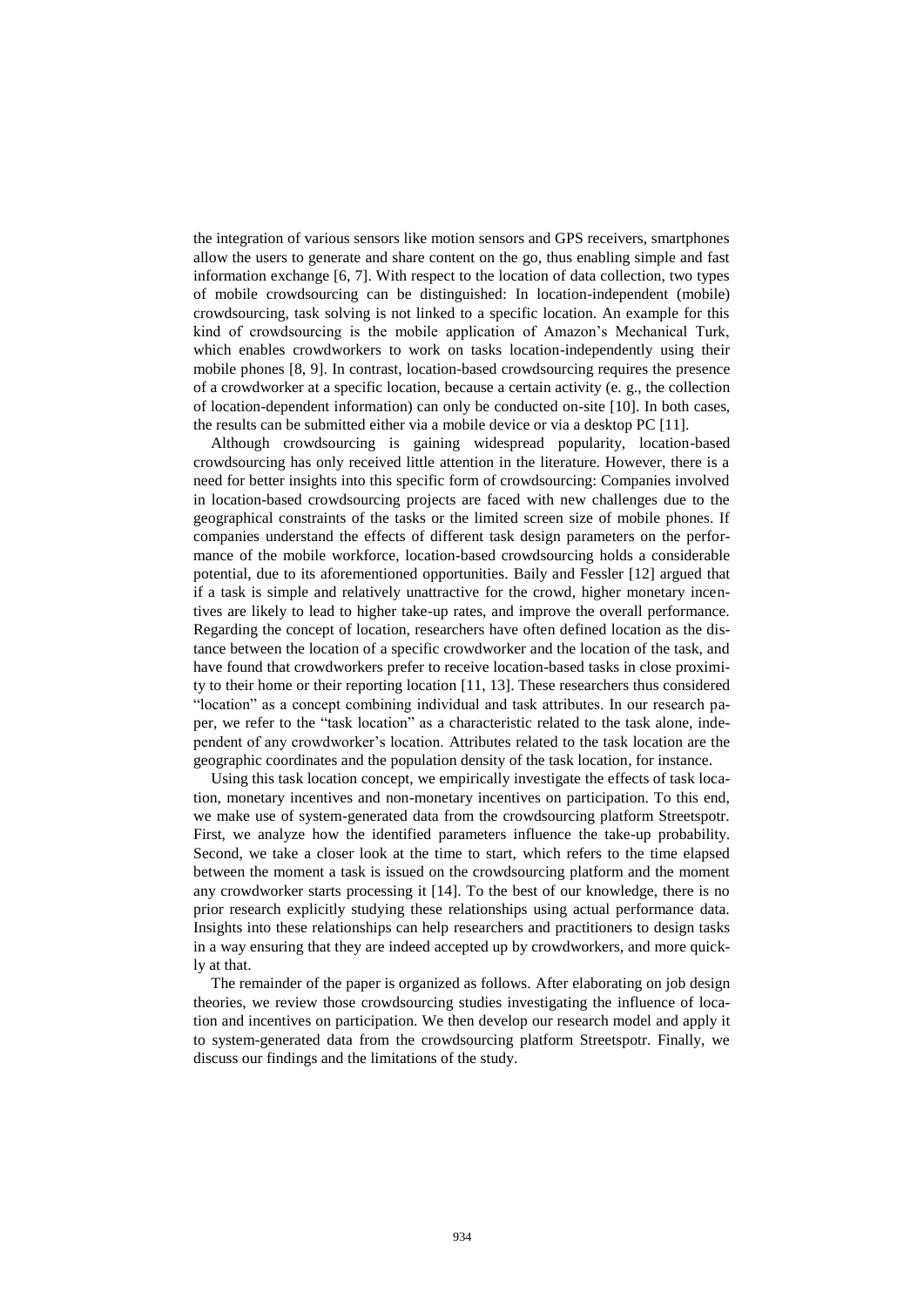# **2 Theoretical Background**

Our research model is rooted in job design theory, which states that organizational and individual needs can both be met effectively through the manipulation of certain job characteristics [15]. Torraco [16] conducted a comprehensive literature review on job design theories and their application to new work environments. To study job design on the individual task level, he considered using the job characteristics model [17]. This model systematically outlines the links between the characteristics of a job, the individual's experience with these job characteristics, and the outcomes in terms of motivation, satisfaction and performance. Hackman and Oldham [17] identified five core job dimensions: skill variety, task identity, task significance, autonomy, and feedback. The job characteristics model is among the most-recognized and complete theories for explaining job design characteristics and their relationships to work performance and motivation, and it has led to an impressive body of research on job design. However, Torraco [16] found that this model and the related research focus on traditional work environments, and that they thus fail to explain the effects of job design in new work environments, where different task design parameters are of interest. He argued that activity theory – also belonging to the family of job design theories – may instead turn out to be capable of explaining job design in future settings.

Activity theory stems from the Soviet cultural-historical psychology of Vygotsky, Leont'ev, and Luria [18]. It facilitates the analysis of purposeful behavior by focusing on the structure of the activity itself. In Vygotsky's model of mediated act [19] the subject of any activity is an individual who is engaged in the activity. Mediated by tools, the individual transforms the object of the activity and achieves a certain outcome (see **[Fig. 1](#page-3-0)**). In this context, an activity is a goal-directed interaction of a subject with an object through the use of tools.



**Fig. 1.** Vygotsky's model of mediated act

<span id="page-3-0"></span>Activity theory is considered to be a meta-theory or a framework, rather than a predictive theory. The considerable flexibility of this theory resulted in a number of applications in different areas. Engeström [20] used it to study the redesign of work in a pediatric health care facility, whereas Jonassen and Rohrer-Murphy [21] as well as Karasavvidis [22] proposed activity theory as a framework to design learning environments. Kuutti [18] and Nardi [23] suggested that it can serve as an alternative framework for studying human-computer interaction and design. In his work "Activity theory as a theoretical foundation for information systems research", Ditsa [24] also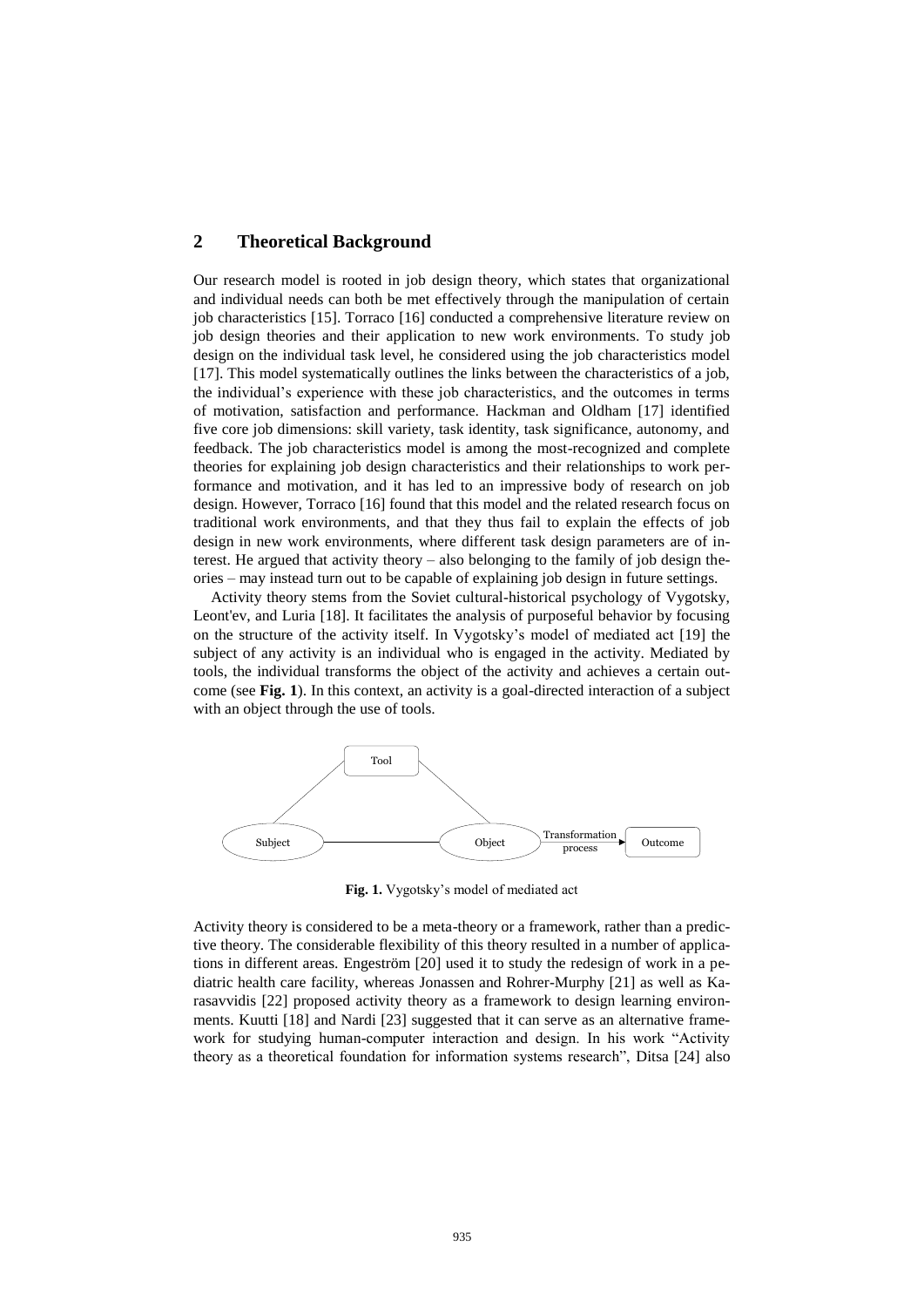described the potential of activity theory to combine human and technological aspects of information systems in a more holistic research approach. Until today, many researchers in the field of information systems management and human-computer interaction have applied activity theory (e. g., [25–29]). Recently, Hautasaari [30] used activity theory in the context of crowdsourcing and analyzed information search and translation activities. The results of his activity analysis were used to define design implications for a Wikipedia translation support system. Asmolov [31] argued that crowdsourcing platforms can give rise to different types of new activity systems and that activity theory can assist in conceptualizing the relationships between subject and object, as well as in analyzing the relationships around crowdsourcing platforms.

In our research project, we also draw on activity theory to investigate the performance of a crowdworker who has taken up a task, for example in terms of the time he needs to complete the task. According to activity theory, this time to completion is influenced by aspects of the object (i. e., task design parameters like its severity), characteristics of the subject (e. g., the crowdworker's age and education), as well as properties of the tools used to fulfill the task (e. g., the quality of the camera built into the crowdworker's smartphone). However, in this paper we will study that period in the task life cycle before any individual has begun to work on it. The outcomes of this period in terms of the take up (i. e., the fact whether or not a task is processed by any crowdworker) and, for those tasks that are taken up, the time to start (i. e., the time elapsed from issuing the task until it is taken up by some crowdworker) are therefore related to the design parameters of the task itself, which refer to the characteristics of the object. For the analysis of this period in the task life cycle, the outcomes are not directly related to the characteristics of any specific crowdworker or any specific tool. This is especially clear when it comes to explaining why a certain task has not been taken up; for such a task, an association with a specific crowdworker or a specific tool has never been established. Even for those tasks that have been processed, the time elapsed before the crowdworker finally took it up is not only related to the characteristics of this one crowdworker and his or her smartphone. Rather, it is a consequence of the behavior of the whole set of crowdworkers who could potentially have taken up the task. Statistically speaking, the observed time to start is the first order statistic of the reaction times of all these individuals, who are representing a set of competing risks.

# **3 Related Work**

A number of studies have already shed light on the relationships between different crowdsourcing parameters and participation. Many well-cited studies (e. g., [32–34]) focus on micro tasks outsourced to Amazon's Mechanical Turk platform. However, only very few studies (e. g., [11, 13, 35]) have been conducted in the context of location-based crowdsourcing. Therefore, this section reviews all kinds of crowdsourcing studies investigating the relationships between location, incentives and participation. In the next section, we will draw on the investigated variables and the findings of these studies when developing our research model and the related hypotheses.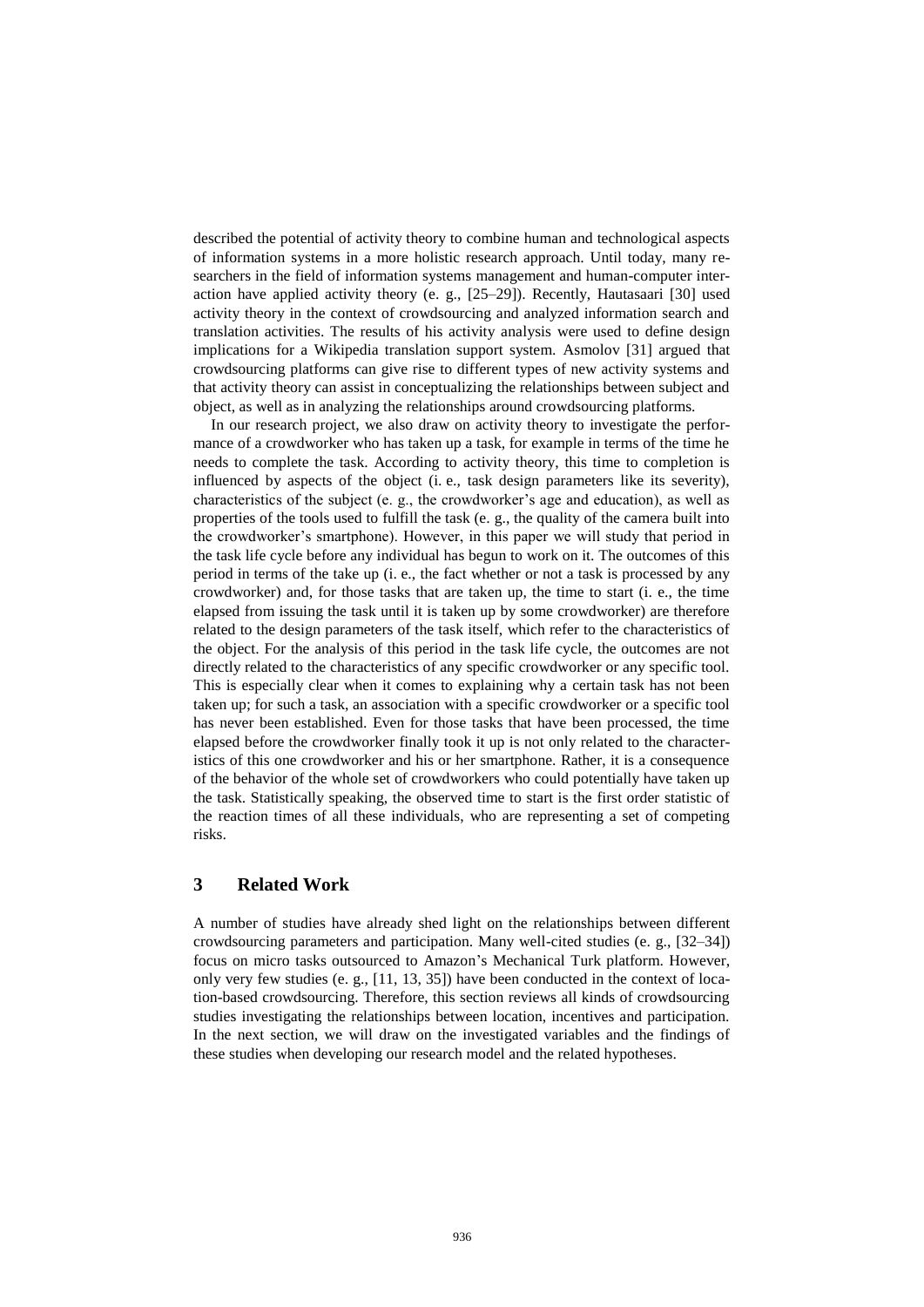#### **3.1 Location and Participation**

It seems obvious that in location-based crowdsourcing the location of a task should have a bearing on participation. However, there has been surprisingly little work examining the relationship between location and participation in location-based crowdsourcing. To study the effect of location on participation, Alt et al. [11] implemented a crowdsourcing platform that integrated location as a parameter for allocating tasks to crowdworkers. Conducting two user studies, they found that participants prefer to solve tasks at home or in its vicinity and that participants prefer to search for tasks in their current location. These two user studies employed a small sample of nine participants, and they were of an experimental and qualitative nature. Following a similar qualitative research approach, Väätäjä et al. [13] studied location-based crowdsourcing for news reporting. To develop a new crowdsourcing process in hyperlocal news production, they recruited nine participants for their first study and 19 participants for the subsequent quasi-experiment in field conditions. Their results indicate that the location affects the willingness to receive location-based crowdsourcing assignments. In both research projects, the location-based tasks could be accessed and accomplished by a crowdworker only via smartphone and only if the participant was at the specific location. Thus the distance between the crowdworker and the crowdsourcing task played an important role in the respective context.

In other flavors of location-based crowdsourcing, location is certainly influential but not crucial for participation. One main research stream in location-based crowdsourcing refers to participatory sensing, in which location-sensitive data is collected with mobile sensors [36]. In the project BrusSense, for instance, participants use their mobile phones to record noise levels at different locations throughout a city. The aggregated homogeneous contributions result in a Noise Exposure Map to monitor the noise pollution in the city [37]. While the information is linked to a specific location, each participant can perform the task at any location within a given geographic area.

Literature thus contains evidence for a relationship between location and participation in certain settings, whereby in most of the cases location is defined as the distance between the location of the crowdworker and the location of the task. The concept "distance" is therefore inseparably linked with the individual crowdworker. As discussed above, our study focuses on that time period of the task life cycle in which the design parameters of the task play a pivotal role for the outcomes. Therefore, we will include task location in terms of population density of the location of the task in our research model.

#### **3.2 Incentives and Participation**

Mason and Watts [33] studied an image ordering task and a word puzzle task to investigate how compensation affects performance on Amazon's Mechanical Turk platform. They found that higher financial compensation increases the quantity of work performed by the participants, while it does not necessarily improve its quality. Using Amazon's Mechanical Turk to collect questionnaire data for research in psychology and in social sciences, Buhrmester et al. [34] showed that the participation rate is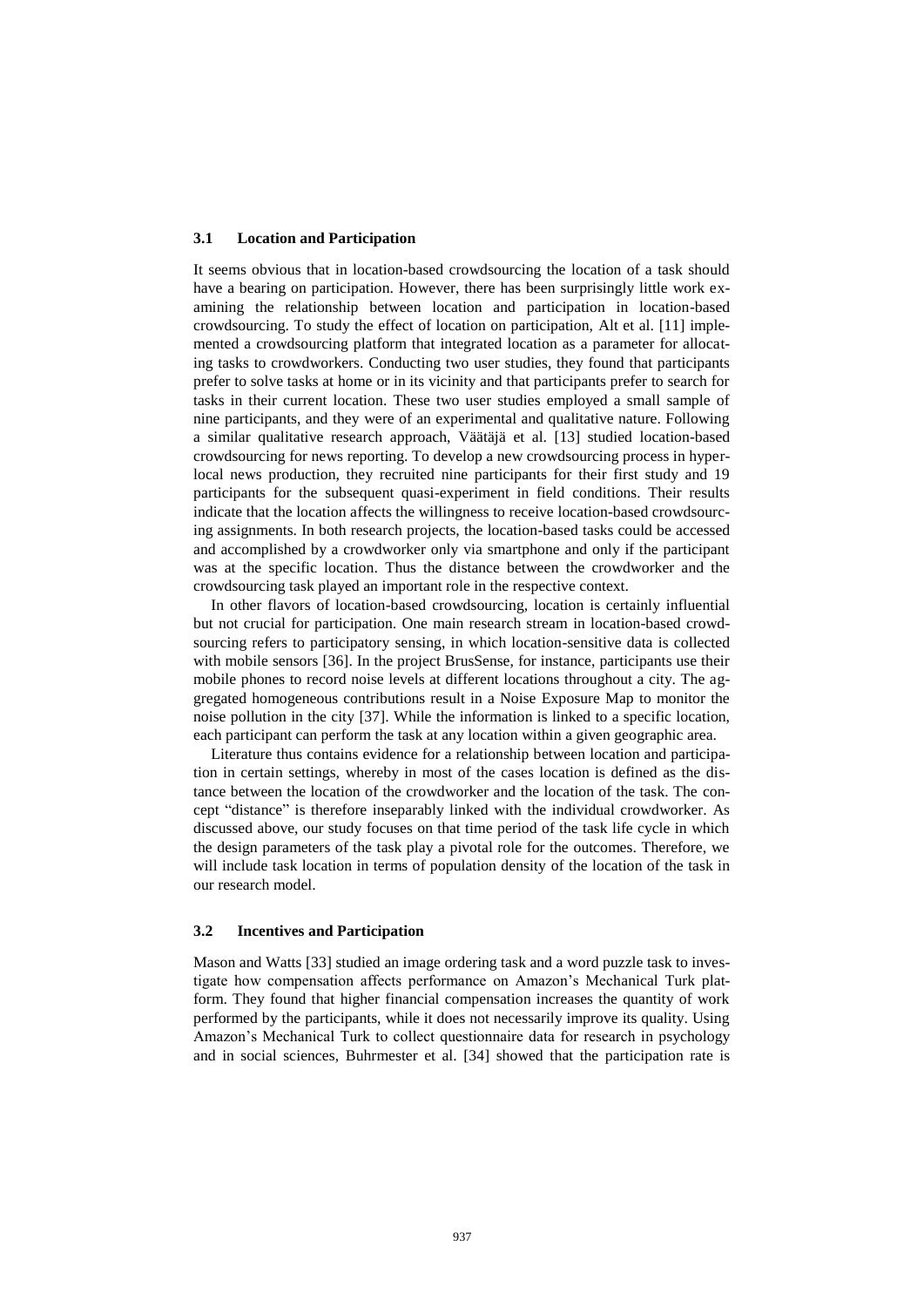affected by the compensation rate and the length of the task. Bailey and Fessler [12] investigated moderating effects of task complexity and task attractiveness on the impact of monetary incentives and found that higher compensation rates improve participation if the task is simple. In full agreement with the previous findings, Rogstadius et al. [38] showed that rewards substantially increase both the take-up and the overall completion rates. Monetary incentives were also found to be the most important factor for participation in the software development crowdsourcing domain [39]. Zheng et al. [40] investigated the relationships between crowdsourcing contest characteristics, motivation, and participation. In contrast to other studies, their results did not support the hypothesis that monetary incentives positively influence participation; however, they found that the possibility of gaining recognition was positively associated with participation. Paolacci et al. [41] analyzed survey tasks on Amazon's Mechanical Turk as an alternative to online surveys. They found that there are many nonmonetary reasons for participation, such as entertainment or simply "killing time".

A great number of studies addressing the relationship between incentives and participation (e. g., [33, 34, 42]) indicate the relevance of this topic in research. The majority of the presented studies suggest that the amount of incentives influences participation. We will therefore include both monetary and non-monetary incentives in our research model.

# **4 Research Model**

The above discussion of the related work suggests that both the task location and the incentives may influence participation in location-based crowdsourcing. Apart from qualitative or experimental work, there has not been any comprehensive study that empirically investigates the relationships between task location, monetary and nonmonetary incentives as well as participation in a location-based crowdsourcing setting and using actual data from a crowdsourcing platform; specifically, the trade-off effects between task location and incentives have not yet been analyzed. If we understand these relationships, we can provide companies with design guidelines for their crowdsourcing tasks, to improve the outcomes in the first period of the task life cycle. Tailored to the specific circumstances of location-based crowdsourcing, we propose the research model shown in **[Fig. 2](#page-7-0)**, which is based on activity theory and Vygotsky's model of mediated act [19]. It incorporates the previously-identified independent variables task location, monetary incentives and non-monetary incentives as well as the dependent variables take up and time to start.

The corresponding hypotheses are as follows:

- H1: Task location is associated with the take-up probability.
- H2: Monetary incentives are positively associated with the take-up probability.
- H3: Non-monetary incentives are positively associated with the take-up probability.
- H4: Task location is associated with the time to start.
- H5: Monetary incentives are positively associated with the time to start.
- H6: Non-monetary incentives are positively associated with the time to start.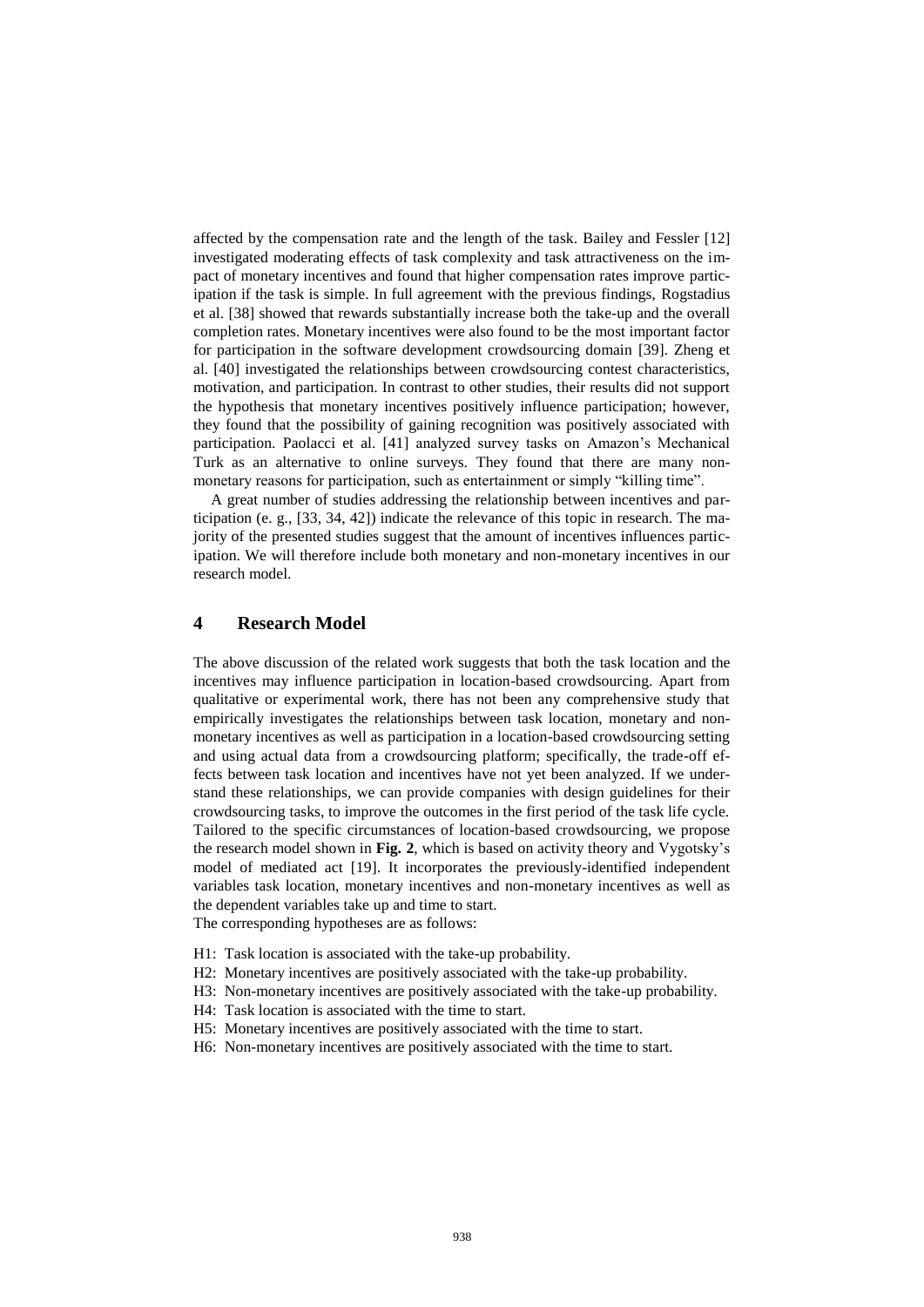

**Fig. 2.** Research Model

# <span id="page-7-0"></span>**5 Research Method and Data Analysis**

## **5.1 Research Setting and Data Collection**

The data for this study comes from the crowdsourcing platform Streetspotr. The Streetspotr platform serves as a service intermediary and enables companies to outsource small location-based tasks to private individuals. A company can configure tasks on the crowdsourcing platform, which are subsequently made available and which can then be processed with a mobile application. To create a task a company must decide on the task title, the task description, the task location, and the incentives. The company then needs to choose a suitable tool set configuration using one or several of the tool set options text, rating, photo, video, single choice and multiple choice provided by the system. A typical task in the field of retail execution could be: "Take a picture of the 'Death Star' (Lego number 10143) and its presentation (decoration and display) in the Lego Store. Ensure that the product and its environment can easily be seen." Registered crowdworkers are notified about the new assignment via an open call; they can review, accept and process the job from their smartphones. Once a task has been completed, the company is informed through the crowdsourcing platform and reviews the result. If the result is satisfactory, the crowdworker receives the dedicated incentive in the form of Euros and/or virtual points (so-called Streetpoints). By collecting Streetpoints, the crowdworker gains recognition via public leaderboards within the crowdworker community. To date, Streetspotr counts over 200,000 registered users in Germany, 72% of which are male, while only 28% are female.

We carried out our analyses employing all user-activity data from the Streetspotr platform generated in Berlin between April 1, 2012 and May 31, 2013. For each one of the 1860 unique location-based crowdsourcing tasks in this sample, we extracted the available information on task location, incentives, and participation from the Streetspotr database via SQL statements. **[Table 1](#page-8-0)** lists descriptive statistics for all variables extracted, including measures of location (mean, median), measures of variation (standard deviation), and the number of tasks in our sample for which the value of the respective variable was available.

For our purposes, a crucial aspect of the task location seems to be if the task can easily and quickly be reached by the crowdworkers, or if it is located in some far-off region. We therefore operationalized task location by the population density of the district (Ortsteil) in which the task is located.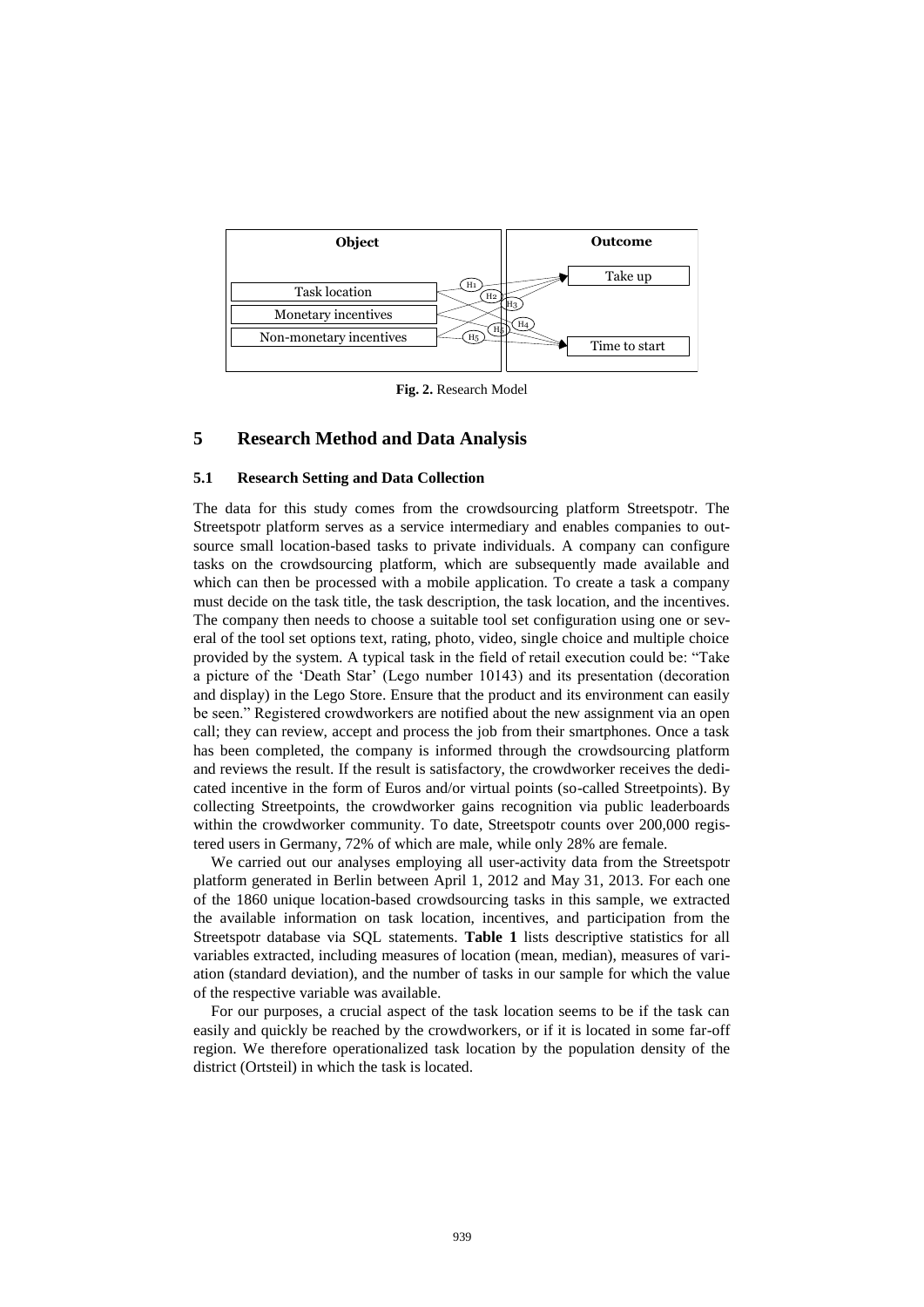<span id="page-8-0"></span>

|                  | Minimum | Maximum  | Mean     | Median    | Std.      | Sample |
|------------------|---------|----------|----------|-----------|-----------|--------|
|                  |         |          |          |           | deviation | size   |
| PopDensity       | 0.0397  | 1.6164   | 0.8849   | 1.0713    | 0.4061    | 1860   |
| IncEuro          |         | 15       | 1.0435   |           | 1.4844    | 1860   |
| <b>IncPoints</b> |         | 120      | 31.6290  | 15        | 19.4147   | 1860   |
| TakeUp           |         |          | 0.9909   | <b>NA</b> | NA        | 1860   |
| TTS              | 0.0028  | 453.3925 | 107.2566 | 13.9386   | 134.0516  | 1843   |

**Table 1.** Descriptive statistics for the variables extracted

Berlin counts 96 districts with population densities ranging from 150 inhabitants per square kilometer in Blankenfelde to 16,261 inhabitants per square kilometer in Friedenau. From the Streetspotr database we extracted the geographic coordinates of each task and performed a reverse geocoding to convert the coordinates into addresses including the district. After the automated reverse geocoding process, we ran consistency checks on the results. In some cases the district information was missing or the address did not match the respective district. After identifying all inconsistencies, we manually added missing and corrected false information. Finally, we mapped the district density (PopDensity), measured in 10,000 inhabitants/km², available from official sources [43] to the converted addresses. As can be seen from **[Table 1](#page-8-0)**, the 1860 tasks were located in districts with population densities between 397 and 16,164 inhabitants per square kilometer.

Monetary incentives are measured in Euro (IncEuro), and non-monetary incentives are operationalized by the Streetpoints (IncPoints) a crowdworker receives when he or she completes the task. It was possible to directly extract both measures from the database. While IncEuro ranged from zero to 15 Euros, less than 50 per cent of all tasks were endowed with monetary incentives exceeding one Euro, such that the mean of IncEuro is only slightly higher than one Euro. In contrast, the mean and the median of IncPoints are not that close to their minimum value, indicating less concentration at the lower end of the range of Streetpoints promised.

Extracting the times of all status changes for a task documented in the database, we were able to derive a binary variable (TakeUp) indicating whether the task was *at all* taken up by any crowdworker (TakeUp = 1) or whether no crowdworker has ever started to process it (TakeUp = 0). While a task might be published again after being unsatisfactorily completed by a crowdworker, we did not take into account the crowdworkers' reaction to such a repeated advertisement, which might differ from the reaction to a new task. Hence, TakeUp takes exactly one value for each of the 1860 tasks in our sample. Although TakeUp is a qualitative variable, its mean has a useful interpretation; it represents the fraction of tasks taken up by a crowdworker: 99.09% (i. e., 1843) of the total 1860 tasks were ever started to be processed.

For each task with TakeUp = 1, we also calculated the time to start (TTS) as the time interval (in days) between the moment when the task was *originally* made available and the moment when it was *first* taken up by a crowdworker. Overall, 664 unique crowdworkers initially worked on any of the 1843 tasks that were taken up.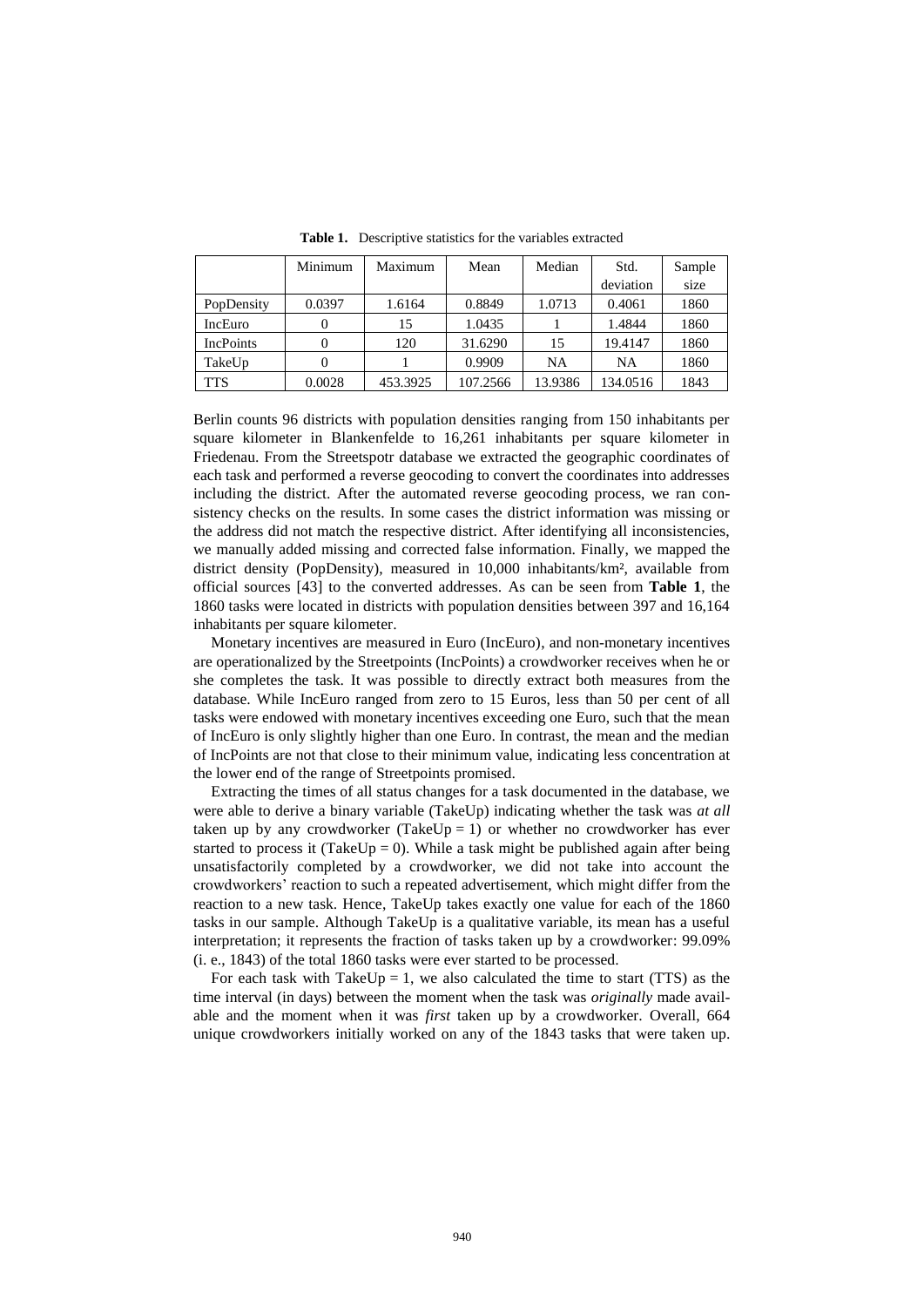Their gender distribution (23% female, 76% male, gender not provided by 1%) reflects the one of the Streetspotr population.

## **5.2 Analysis**

All analyses described in this paper were carried out with the statistical software package R [44]. To examine whether there is an association between our three independent variables and the fact that a task is (not) taken up by any crowdworker, as suggested by hypotheses H1 to H3, we employ a logit model of the form

$$
\ln\left(\frac{P(\text{TakeUp}=1)}{1 - P(\text{TakeUp}=1)}\right) = \beta_{10} + \beta_{11} \cdot \text{PopDensity} + \beta_{12} \cdot \text{IncEuro} + \beta_{13} \cdot \text{IncPoints} + \varepsilon_1. \tag{1}
$$

The variance inflation factors calculated for the independent variables based on the 1860 observed tasks amount to 1.0013 (PopDensity), 1.0015 (IncEuro) and 1.0003 (IncPoints), respectively. All these values are close to one. This means that for each independent variable the variance of the estimator of the related parameter is hardly higher than in the hypothetic case in which there is no linear dependence between all independent variables [45]. Multicollinearity is thus not an issue in our data set.

**Table 2** lists the parameter estimates obtained via iteratively reweighted least squares estimation, their standard errors, as well as the related p values and odds ratios. All quantities have been rounded to four decimal places; p values below 0.00005 are therefore shown as 0.0000. According to these results, there is no significant association between the population density and the probability that the task will be taken up by a crowdworker, which contradicts our hypothesis H1. However, we do find support for hypotheses H2 and H3. At any reasonable significance level, the null hypothesis that IncEuro (or IncPoints) does not influence the participation probability can be rejected, and the estimated associations are positive: The higher the monetary or non-monetary incentives, the higher the probability that some crowdworker will start working on the task. More precisely, each odds ratio shown represents the factor by which the take-up odds (i. e., the probability of the task being taken up divided by the probability of not being taken up) tend to change if the value of the respective explanatory variable is increased by one. For example, if one Euro more has been promised as an incentive for task A than for task B (everything else being the same), then task A is 40.80 more likely, than not, to be taken up as compared with task B. It can thus be seen that increasing the monetary incentives by one Euro has a much larger effect than increasing the non-monetary incentives by one Streetpoint.

**Table 2.** Regression results for the logit model in Equation (1)

|                                           | Estimate  | Standard error | p value | Odds ratio, exp(Estimate) |  |  |
|-------------------------------------------|-----------|----------------|---------|---------------------------|--|--|
| (Intercept)                               | $-1.1115$ | 0.9274         | 0.0000  | NΑ                        |  |  |
| PopDensity                                | $-0.0433$ | 0.7148         | 0.9520  | 0.9576                    |  |  |
| IncEuro                                   | 3.7088    | 0.5654         | 0.0000  | 40.8042                   |  |  |
| <b>IncPoints</b>                          | 0.1266    | 0.0177         | 0.0000  | 1.1350                    |  |  |
| LR: $62.9701$ (df: 3, p value: $0.0000$ ) |           |                |         |                           |  |  |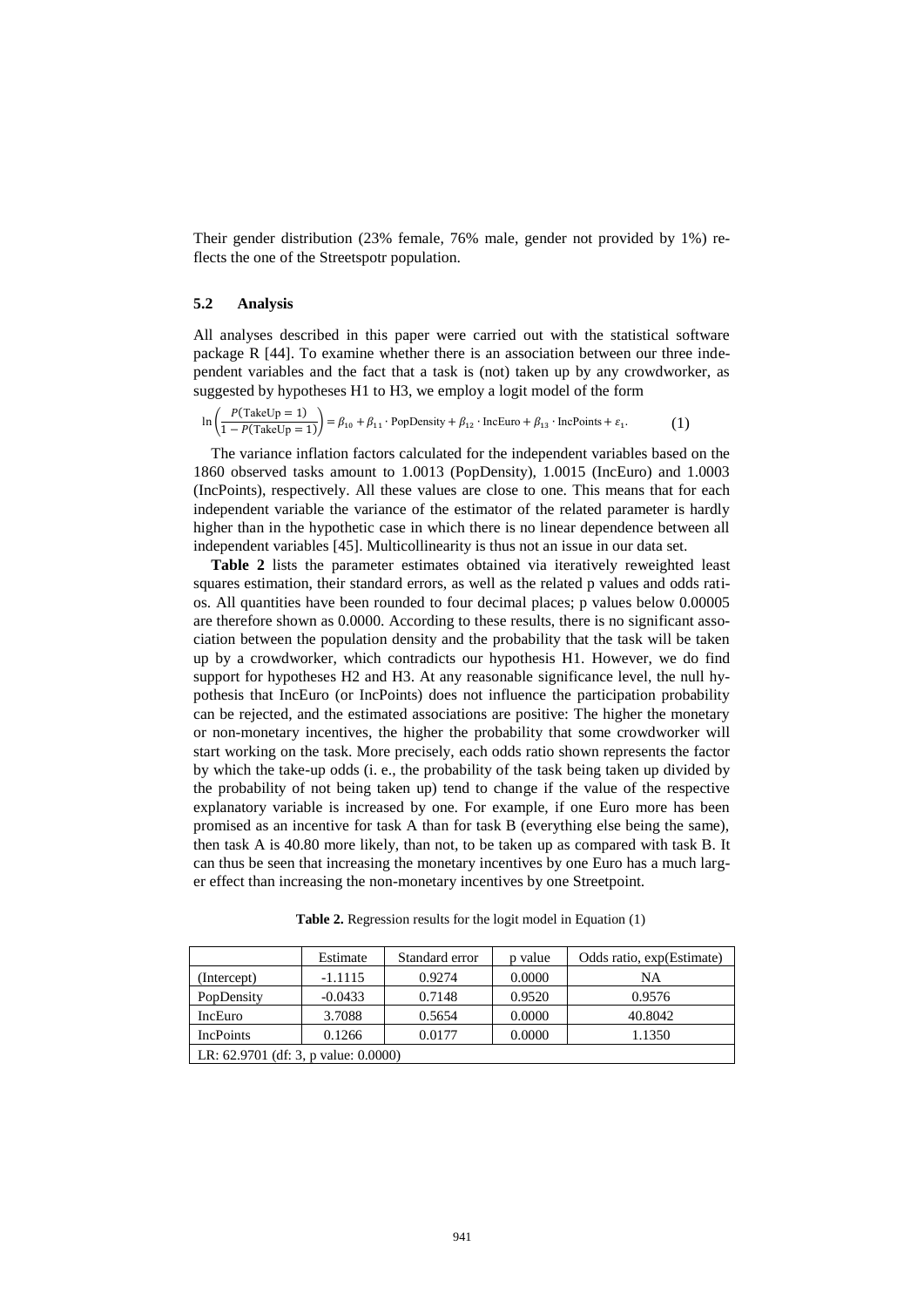

**Fig. 3.** Take-up probability estimated for each task based on the logit model

<span id="page-10-0"></span>The overall fit of the logit model is evaluated in terms of the likelihood ratio (LR) statistic, which compares the likelihood value attained by this model with the one of the intercept-only model. Since the LR statistic asymptotically follows a chi-square distribution with three degrees of freedom (df), the value of 62.9701 attained implies a p value below 0.00005. We can therefore reject the null hypothesis that the intercept-only model is as effective as our model at any reasonable significance level.

**[Fig. 3](#page-10-0)** depicts the take-up probability estimated using the logit model for each of the 1860 tasks (ordered based on their system-internal task ID). While those 17 tasks in the data set that have never been taken up by a crowdworker are drawn as red triangles, the 1843 tasks for which TakeUp = 1 are represented by black circles. Indeed, the estimated take-up probabilities seem to allow a good separation between the two types of tasks. For 14 of the 17 unclaimed tasks the estimated probability ranges between 0.67 and 0.69. Only four of the tasks processed by a crowdworker, namely tasks no. 1137, 1138, 1139, and 1141 in the data set, feature an estimated take-up probability below 0.9. In fact, these are the only tasks observed for which neither any monetary nor any non-monetary incentives had been promised.

According to the hypotheses H4 to H6 the variables PopDensity, IncEuro and IncPoints should also be associated with TTS, the time until the task is taken up by a crowdworker. Using TTS as the dependent variable in a linear regression model is problematic, because TTS is restricted to non-negative values, while the model might produce fitted values below zero. We therefore propose the following regression model explaining the natural logarithm of TTS:

ln TTS =  $\beta_{20} + \beta_{21} \cdot$  PopDensity +  $\beta_{22} \cdot$  IncEuro +  $\beta_{23} \cdot$  IncPoints +  $\varepsilon_2$ .  $(2)$ 

This model can be estimated based on those 1843 tasks that have been processed. As shown before, for the full data set of all 1860 tasks there is no multicollinearity between the three independent variables, and this conclusion still holds after dropping the few tasks for which TakeUp =  $0$ .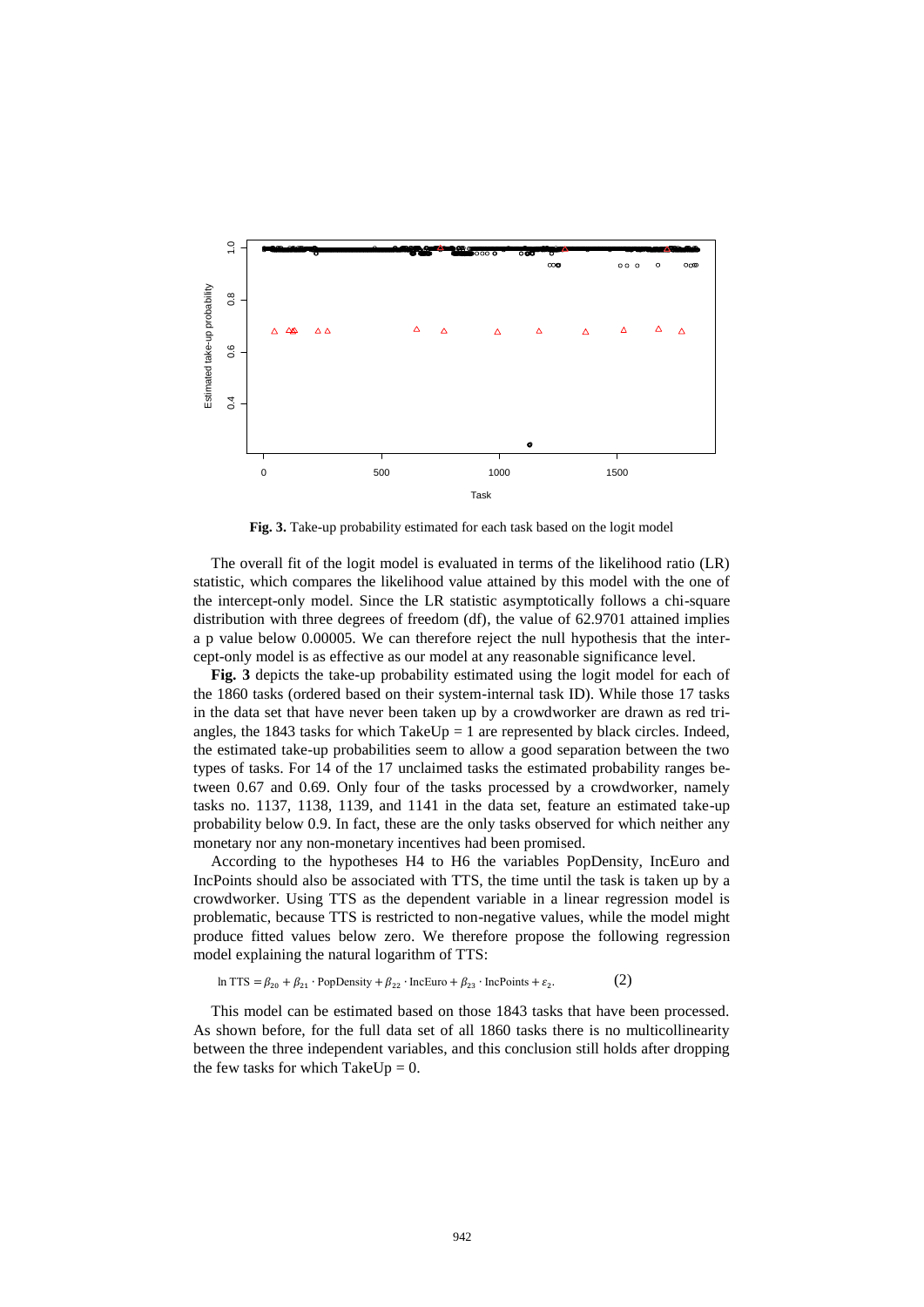In the classic linear regression model, it is assumed that the disturbances  $\varepsilon_2$  follow a normal distribution. This assumption ensures that the t tests employed for judging the significance of associations are valid. We use the Shapiro-Wilk test [46] for determining whether or not the residuals, i. e., the estimated disturbances, have been sampled from a normal distribution. The value of the test statistic obtained from our data (0.9168) implies a p value smaller than 0.00005; for any reasonable significance level, the hypothesis of normally-distributed disturbances thus needs to be rejected. While this means that the t test statistics do not exactly follow a t distribution, it can be shown that the t tests are asymptotically valid, and are thus approximately valid for large sample sizes, if the other assumptions of the classic linear model (known as the Gauss-Markov assumptions) hold [47].

Our large number of observations would surely allow us to make use of asymptotic results. However, the assumption that the disturbances are homoscedastic, which is one of the Gauss-Markov assumptions, seems questionable. To check it, we carry out a Breusch-Pagan test [48], in the studentized version due to Koenker (1981). Indeed, the test results (BP test statistic =  $206.736$ , p value <  $0.00005$ ) indicate that we need to reject the hypothesis that the homoscedasticity assumption holds. As a consequence, the usual equation for calculating the standard errors of the parameter estimators are not valid [47], and the t test statistics derived based on these standard errors are not (asymptotically) normal.

White [50] proposed an approach for computing valid standard errors in the presence of heteroscedasticity, and we make use of these heteroscedasticity-consistent (HC) standard errors. They are shown in **[Table 3](#page-11-0)**, listing our regression results for the linear model, in addition to the related p values and the parameter estimates. Obviously, at any reasonable significance level the hypothesis that the independent variable does not affect the logarithm of the TTS can be rejected for PopDensity, IncEuro, and IncPoints. The association between IncPoints and the logarithm of TTS is positive, which is counterintuitive. In Section 6, we will give a rationale for this finding.

However, for the former two explanatory variables, there is a negative association, as expected: Tasks located in a district with a higher population density tend to be taken up more quickly by a crowdworker, as are tasks for which a higher monetary incentive has been promised. For example, if the population density of the location of task A exceeds the one of task B by of 5,000 inhabitants per square kilometer, then it can be expected that the time to start of task A will be  $15.3\%$  (exp(-0.3330⋅0.5)-1) lower than the one of task B. By increasing the monetary incentives by 16 Cents a similar decrease in the time to start of 15.0% (exp(-1.0140∙0.16)-1) could be attained.

<span id="page-11-0"></span>

|                  | Estimate  | HC standard error | p value |
|------------------|-----------|-------------------|---------|
| (Intercept)      | 1.3410    | 0.1479            | 0.0000  |
| PopDensity       | $-0.3330$ | 0.0913            | 0.0003  |
| IncEuro          | $-1.0140$ | 0.0435            | 0.0000  |
| <b>IncPoints</b> | 0.0851    | 0.0023            | 0.0000  |
| $R^2$ : 0.6975   |           |                   |         |

**Table 3.** Regression results for the linear model in Equation (2)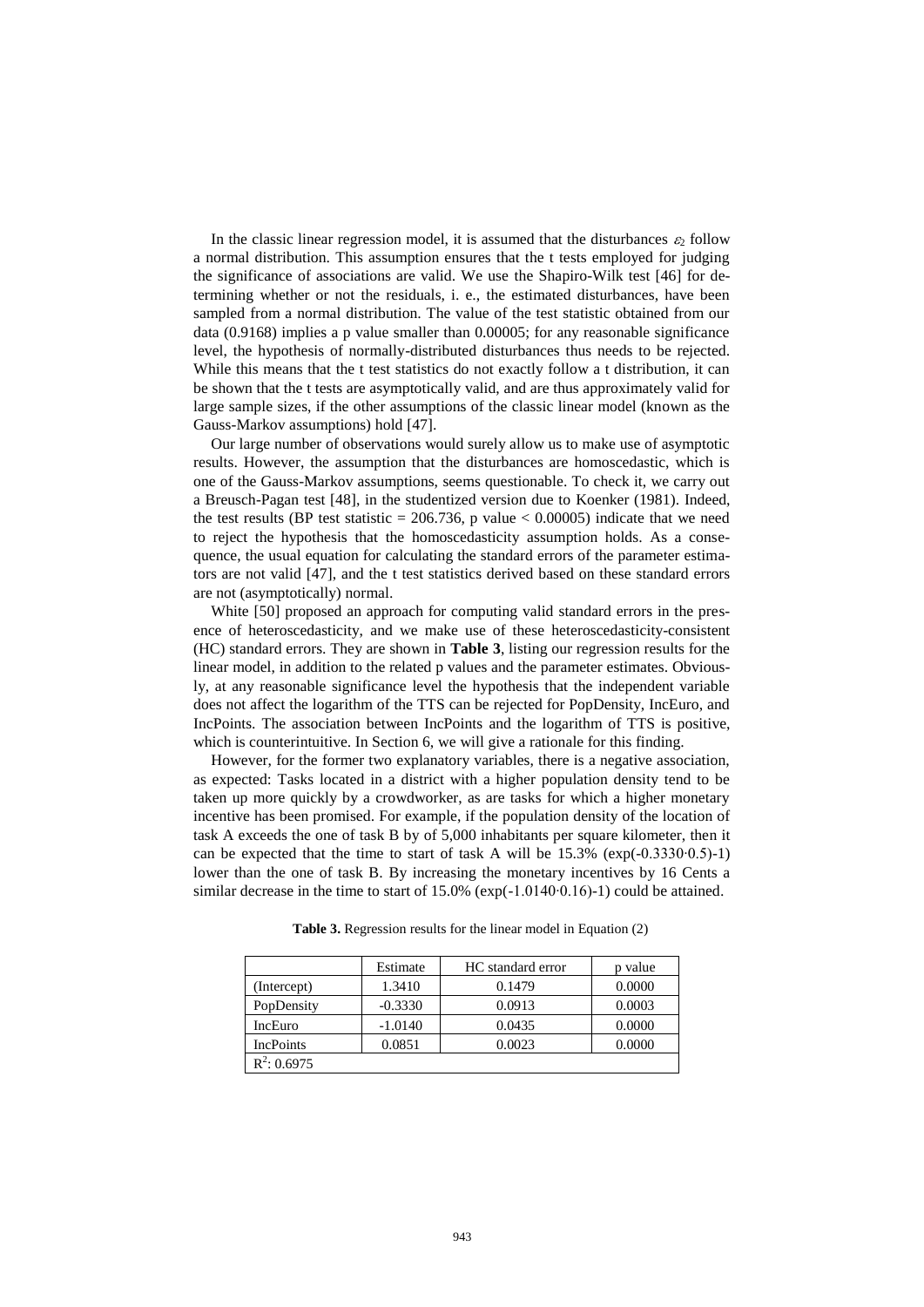The coefficient of determination  $(R^2)$  obtained for the linear regression model indicates that 69.75% of the total variation in the logarithm of TTS can be explained by the three independent variables, representing a very satisfactory model fit.

# **6 Discussion**

Our results show support for different findings from prior literature. We can confirm that monetary and non-monetary incentives both positively influence participation [12, 34, 38, 39, 41], as far as take up is concerned. However, monetary incentives show a much larger effect on take up than the non-monetary Streetpoints. Although a crowdworker can gain recognition within the Streetspotr community by collecting Streetpoints, money is still a more powerful incentive. Even if we could not confirm the hypothesis that the task location affects the probability that some crowdworker will start working on the task, we found that it influences participation in terms of the time to start. In many use cases of location-based crowdsourcing the location of a task is a fixed parameter that cannot be changed by the company designing the task (e. g., for the task of taking a photo of a specific building). However, we found that the expected effects of large differences in population density correspond to the ones of rather small changes in the monetary incentives. Thus, monetary incentives can compensate for "unattractive locations". In contrast to Zheng et al. [40] our results indicate that non-monetary incentives increase the time to start. Why should crowdworkers tend to be more hesitant to start working on tasks for which they will receive more Streetpoints? The reason for this finding seems to be rooted in the fact that tasks perceived to be unattractive by the company (either due to their location, or because the company is not willing to promise a substantial Euro amount) tend to be endowed with higher non-monetary incentives. While we have seen before that increasing the number of Streetpoints increases the probability of taking up the task, it does not entice the crowdworkers to do so more quickly. Even in the presence of a high nonmonetary incentive, an unattractive task tends to be taken up and processed by a crowdworker when it is convenient for him or her (for example, because (s)he happens to pass by in its vicinity); by themselves, the Streetpoints do not seem to allure a crowdworker to process the task at his or her earliest convenience.

These findings could be used to implement an automated task recommendation system for companies in the backend of the crowdsourcing platform. For example, such a system could recommend how to set the monetary incentives if a company wants to make sure that the task can be expected to be taken up within a certain period of time. Moreover, our results hint on how to improve the general design of locationbased crowdsourcing platforms: As monetary and non-monetary incentives have been found to significantly influence the take-up behavior of the crowdworkers, it may be a good idea to prominently present this information for each task within the mobile application. Of course, it should be noted that exploiting the detected relationships in these ways might change the effects in the future. For instance, if a redesign of the graphical user interface should give more visibility to the Euro amount promised for finishing a task, this might make more crowdworkers focus on the monetary incen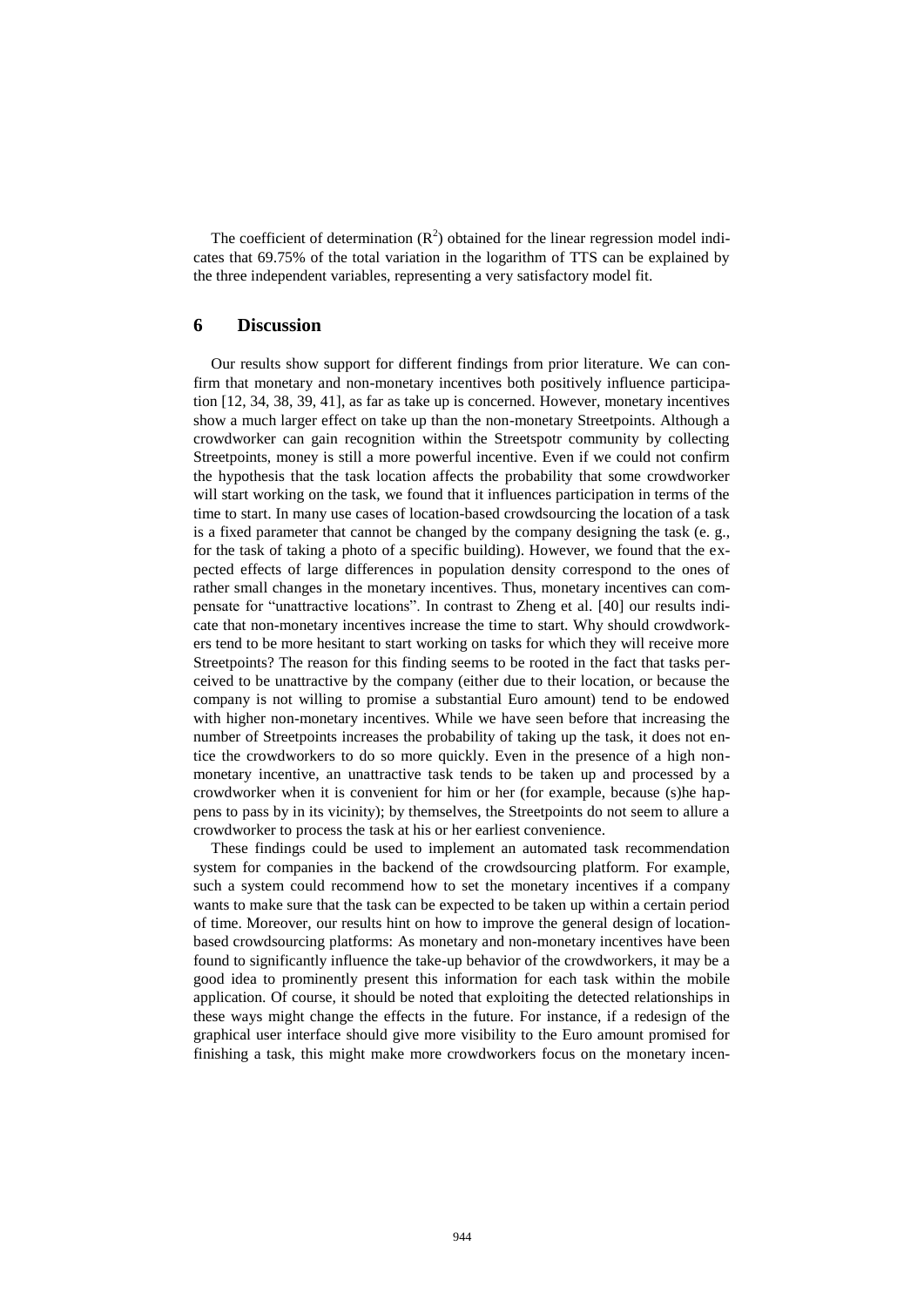tives when selecting a task to process, leading to an even stronger positive association between this variable and the take-up probability.

The findings of this study need to be weighed against its potential limitations. Our operationalization of task location by the population density of the district in which the task is located might pose a threat to construct validity. One could argue that the number of crowdworkers present within a certain radius from the task might be a better metric. However, movement profiles of the crowdworkers are not available, and the registered home address of a crowdworker does not necessarily represent the location where (s)he spends most of his or her time. Also, using such information may be problematic for reasons of data privacy. We therefore think that the chosen operationalization is the best currently available. Furthermore, as we have constructed our research model from previous literature, and have used appropriate statistical techniques taking into account properties like non-normal and heteroscedastic disturbances, we assume that the internal validity of our conclusions is not at risk. As for external validity, the data analyzed in this paper represents the location-based crowdsourcing tasks in Berlin in about one year's time. While for example the population density varies widely even within this one city, we cannot be sure that the results of this study also apply to rural areas. Moreover, it is possible that the behavior of the crowdworkers and their reaction to incentives will change in the future.

In future studies, we will investigate additional task design parameters as well as the amount of time spent on completing a task. Both a fast acceptance and a rapid processing time ensure that companies get their crowdsourcing results quickly.

## **References**

- 1. Surowiecki, J.: The Wisdom of Crowds. Anchor Books, New York (2005)
- 2. Leimeister, J.M.: Collective Intelligence. Bus. Inf. Syst. Eng. 2, 245–248 (2010)
- 3. Howe, J.: The Rise of Crowdsourcing. Wired Mag. 14, 1–5 (2006)
- 4. Brabham, D.C.: Crowdsourcing as a Model for Problem Solving: An Introduction and Cases. Converg. Int. J. Res. into New Media Technol. 14, 75–90 (2008)
- 5. Hammon, L., Hippner, H.: Crowdsourcing. Wirtschaftsinformatik. 54, 165–168 (2012)
- 6. Oulasvirta, A., Rattenbury, T., Ma, L., Raita, E.: Habits Make Smartphone Use More Pervasive. Pers. Ubiquitous Comput. 16, 105-114 (2012)
- 7. Oinas-Kukkonen, H.: Behavior Change Support Systems: A Research Model and Agenda. In: 5th Int. Conf. on Persuasive Technology, pp. 4–14 (2010)
- 8. Eagle, N.: txteagle : Mobile Crowdsourcing. In: Int. Conf. on Internationalization Design and Global Development, pp. 447–456 (2009)
- 9. Yan, T., Marzilli, M., Holmes, R., Ganesan, D., Corner, M.: mCrowd A Platform for Mobile Crowdsourcing. In: 7th ACM Conf. on Embedded Networked Sensor Systems, pp. 347-348 (2009)
- 10. Väätäjä, H., Vainio, T., Sirkkunen, E., Salo, K.: Crowdsourced News Reporting: Supporting News Content Creation with Mobile Phones. In: 13th Int. Conf. on Human Computer Interaction with Mobile Devices and Services, pp. 435–444 (2011)
- 11. Alt, F., Shirazi, A.S., Schmidt, A., Kramer, U., Nawaz, Z.: Location-based Crowdsourcing: Extending Crowdsourcing to the Real World. In: 6th Nordic Conf. on Human-Computer Interaction: Extending Boundaries, pp. 13-22 (2010)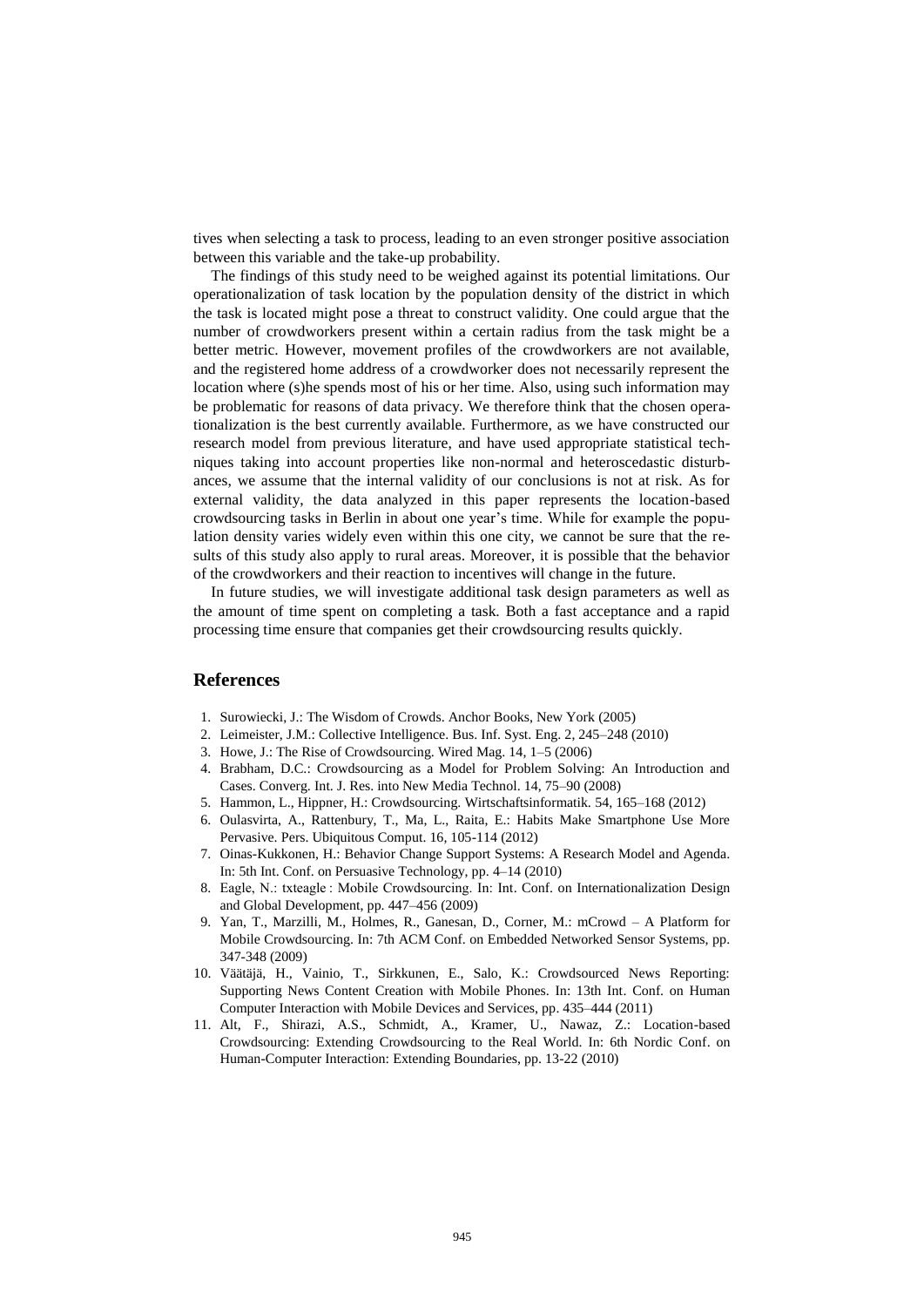- 12. Bailey, C.D., Fessler, N.J.: The Moderating Effects of Task Complexity and Task Attractiveness on the Impact of Monetary Incentives in Repeated Tasks. J. Manag. Account. Res. 23, 189–210 (2011)
- 13. Väätäjä, H., Vainio, T., Sirkkunen, E.: Location-based Crowdsourcing of Hyperlocal News: Dimensions of Participation Preferences. In: 13th Int. Conf. on Human Computer Interaction with Mobile Devices and Services, pp. 435-444 (2012)
- 14. Junglas, I., Abraham, C., Watson, R.T.: Task-Technology Fit for Mobile Locatable Information Systems. Decis. Support Syst. 45, 1046–1057 (2008)
- 15. Buchanan, D.A.: The Development of Job Design Theories and Techniques. Saxon House (1979)
- 16. Torraco, R.J.: Work Design Theory: A Review and Critique with Implications for Human Resource Development. Hum. Resour. Dev. Q. 16, 85–109 (2005)
- 17. Hackman, J.R., Oldham, G.R.: Motivation through the Design of Work: Test of a Theory. Organ. Behav. Hum. Perform. 16, 250–279 (1976)
- 18. Kuutti, K.: Activity Theory as a Potential Framework for Human-Computer Interaction research. In: Nardi, B.A. (ed.) Context and Consciousness: Activity Theory and HCI, pp. 17-44 (1996)
- 19. Vygotsky, L.S.: Mind in Society: The Development of Higher Psychological Processes. Harvard University Press, Cambridge (1978)
- 20. Engeström, Y.: Activity Theory as a Framework for Analyzing and Redesigning Work. Ergonomics. 43, 960–74 (2000)
- 21. Jonassen, D., Rohrer-Murphy, L.: Activity Theory as a Framework for Designing Constructivist Learning Environments. Educ. Technol. Res. 47, 61-79 (1999)
- 22. Karasavvidis, I.: Understanding Wikibook-Based Tensions in Higher Education: an Activity Theory Approach. E-Learning Digit. Media. 7, 386-394 (2010)
- 23. Nardi, B.: Activity Theory and Human-Computer Interaction In: Nardi, B.A. (ed.) Context and Consciousness: Activity Theory and Human-Computer Interaction, pp. 4-8 (1996)
- 24. Ditsa, G.: Activity Theory as a Theoretical Foundation for Information Systems Research. In: Ditsa. G.: Information Management: Support Systems and Multimedia Technology, pp. 192-231 (2003)
- 25. O'Leary, D.E.: An Activity Theory Framework for DSS for Extreme Events. In: 2010 Conf. on Bridging the Socio-technical Gap in DSS: Challenges for the Next Decade, pp. 487-497 (2010)
- 26. Hamid, S., Waycott, J., Kurnia, S.: The Use of Online Social Networking for Higher Education from an Activity Theory Perspective. In: 14th Pacific Asia Conf. on Inf. Systems, pp. 1414-1425 (2010)
- 27. Kamaruddin, K.A., Yusop, N.S.M., Ali, M.A.M.: Using Activity Theory in Analyzing Requirements for Mobile Phone Application. In: 5th Malaysian Conf. in Software Engineering, pp. 7–13. (2011)
- 28. Bharosa, N., Lee, J., Janssen, M., Rao, H.R.: An Activity Theory Analysis of Boundary Objects in Cross-Border Inf. Systems Development for Disaster Management. Secur. Inform. 1, 1-17 (2012)
- 29. Barki, H., Titah, R., Boffo, C.: Information System Use-Related Activity: An Expanded Behavioral Conceptualization of Individual-Level Information System Use. Inf. Syst. Res. 18, 173–192 (2007)
- 30. Hautasaari, A.: "Could Someone Please Translate This?" Activity Analysis of Wikipedia Article Translation by Non-Experts. In: Conf. on Computer Supported Cooperative Work, pp. 945–954 (2013)